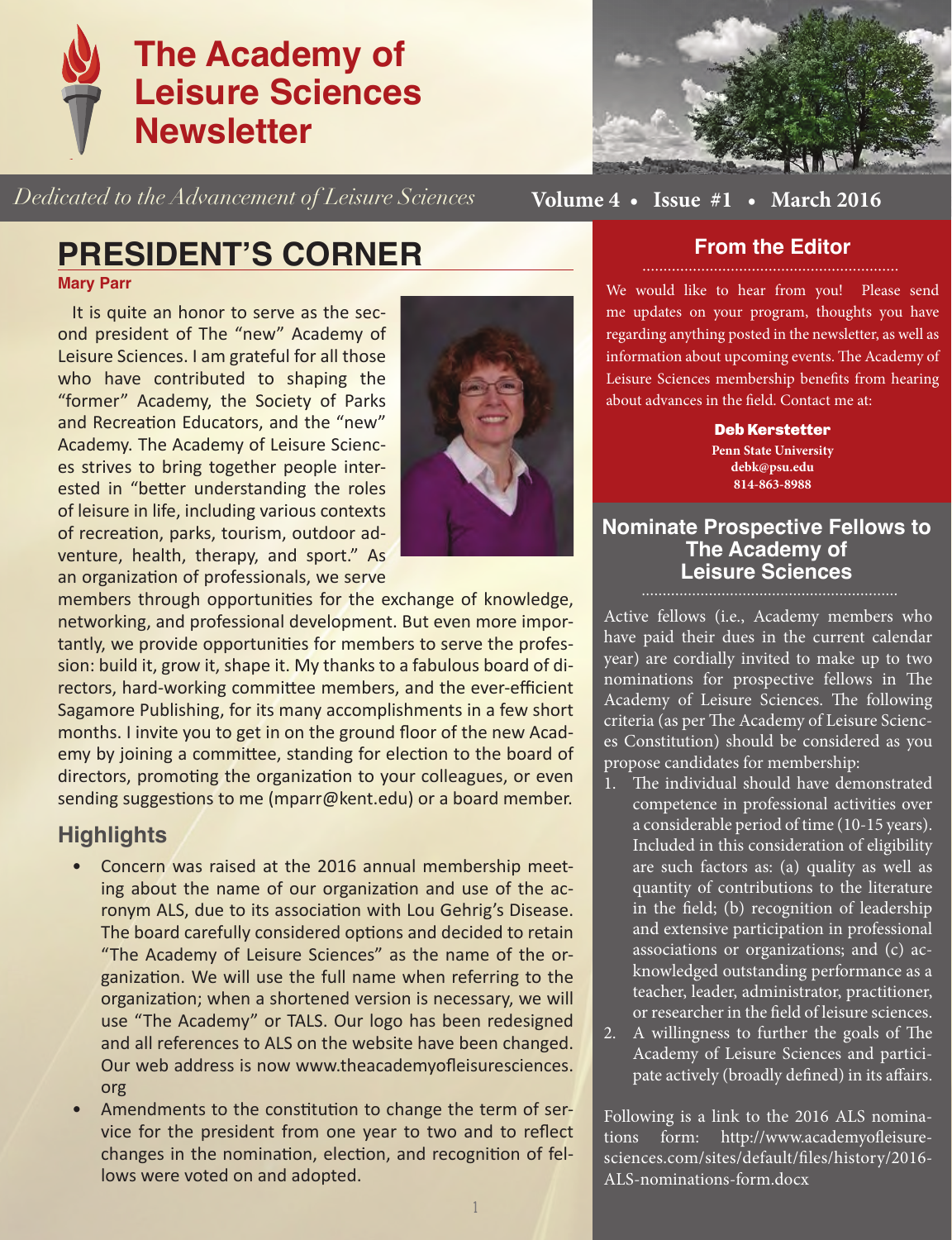- Welcome to our newest institutional members: Cal State Sacramento, Northwest Missouri State University, University of Florida, University of Moncton, and University of New Hampshire. We now have over 440 members with 29 institutional memberships.
- The Challenge Grant to support the Future Scholars Endowment Fund was successfully met! Thanks to all who generously supported this initiative and to the committee who coordinated the campaign. The \$8,940 raised was matched by the former American Academy of Leisure for a total of \$16,940. (See note on page 5 of this newsletter.)
- Plans are underway for the inaugural Research Institute to be held in early spring 2017. Refer to the end of this newsletter for more information!

The Academy of Leisure Sciences – We are it, it is us! Let's see what we can do…

#### **MARY PARR**, President

The Academy of Leisure Sciences

### **FOUR NEW FELLOWS ELECTED TO THE ACADEMY**

Cynthia Carruthers, Bill Hendricks, Jim Sibthorp, and Michael Tarrant were named Fellows of The Academy of Leisure Sciences at the 2015 NRPA Congress in Las Vegas, Nevada.



**Cynthia Carruthers**  is professor emerita, University of Nevada, Las Vegas. She has coauthored one book, authored or co-authored over 10 book chapters and over 25 refereed articles, and delivered over 100 refereed conference presentations. She was the co-editor

of the *Therapeutic Recreation Journal* and served as a reviewer for six additional journals. She is the coauthor of the Leisure and Well-Being Model, a model for therapeutic recreation practice.



**Dr. Bill Hendricks** is a professor and head of the Recreation, Parks, and Tourism Administration Department at Cal Poly, San Luis Obispo. His research interests in visitor services and recreation resource management are complemented by his experience in the field that spans more than 30 years as an educator, park ranger, and employee in the ski industry. For

more than two decades, Hendricks has worked cooperatively with the U.S. Forest Service on a variety of outdoor recreation research projects. In addition, he has maintained cooperative research projects with California State Parks since 2000. He is currently a trustee of the California Foundation for Parks and Recreation, a member of the California Roundtable on Recreation, Parks, and Tourism, and a member of the Visit California Research Committee.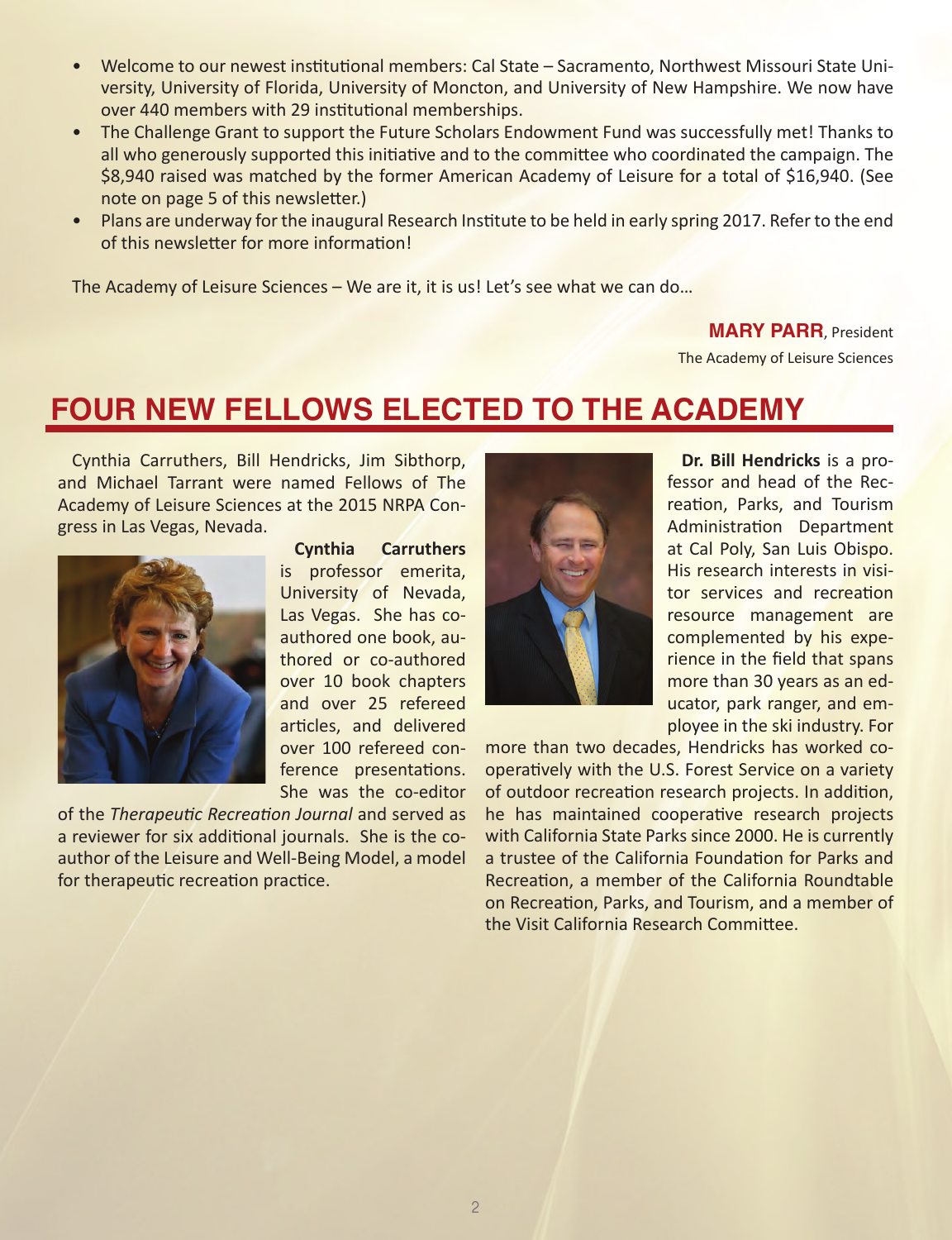

**Dr. Jim Sibthorp** is a professor at the University of Utah in the Department of Parks, Recreation, and Tourism. His scholarship focuses on youth programming and outdoor adventure education. Through his work with both the American Camp Asso-

ciation (ACA) and the National Outdoor Leadership School (NOLS), Dr. Sibthorp designs, implements, and translates studies that bridge research and practice. He has written extensively on topics involving outdoor and adventure education, and he regularly serves on editorial boards for professional journals. He is a coauthor (with Alan Ewert) of *Outdoor Adventure Education: Foundations, Theory, and Research,*  which was published in 2014. He currently serves on the Research Advisory Council for the Coalition for Education in the Outdoors and the Editorial Advisory Committee for the Association of Experiential Education.



**Dr. Michael Tarrant** is a distinguished teaching professor in the Warnell School of Forestry and Natural Resources at the University of Georgia and the founding director of Discover Abroad (DA). Dr. Tarrant is also the owner and founding director (from 2003–2010) of American Universities International Programs (AUIP), Ltd. His company has worked with more than 20 U.S. universities

and colleges to provide international programs. His research interests include the learning outcomes of study abroad, global citizenship, the human dimensions of natural resources, and international protected area and wilderness management. He has published one book, eleven book chapters, and over fifty journal articles and previously served as associate editor of *Environmental Management* and the *Human Dimensions of Wildlife*.

## **CANADIANS AT THE HEAD OF THE CLASS**

Hailing from the province of Ontario, Canada, **Luc Cousineau** and **Amanda McGowan** were recognized as the Academy's 2015 Future Scholars. Luc's mentor at the Congress was **Deb Bialeschki**, Director of Research, American Camping Association. Amanda's mentor was **Alan Ewert**, Professor, and Patricia and Joel Meier Endowed Chair of Outdoor Leadership, Indiana University Bloomington.



**Troy Glover** (Nominator), **Deb Kerstetter** (Chair, Future Scholars Committee), **Luc Cousineau** (Future Scholar), and **Deb Bialeschki** (Mentor)

Luc, who is interested in issues of influence, representation, and development in social entrepreneurship, community sport organizations, and sense of community, is a master's student at the University of Waterloo.

His goals are to explore issues impacting organizational culture at the theoretical level while simultaneously teaching those who will one day become decision makers.



**Alan Ewert** (Mentor), **Deb Kerstetter** (Chair, Future Scholars Committee), **Amanda McGowan** (Future Scholar), and **Joseph Flood** (Nominator)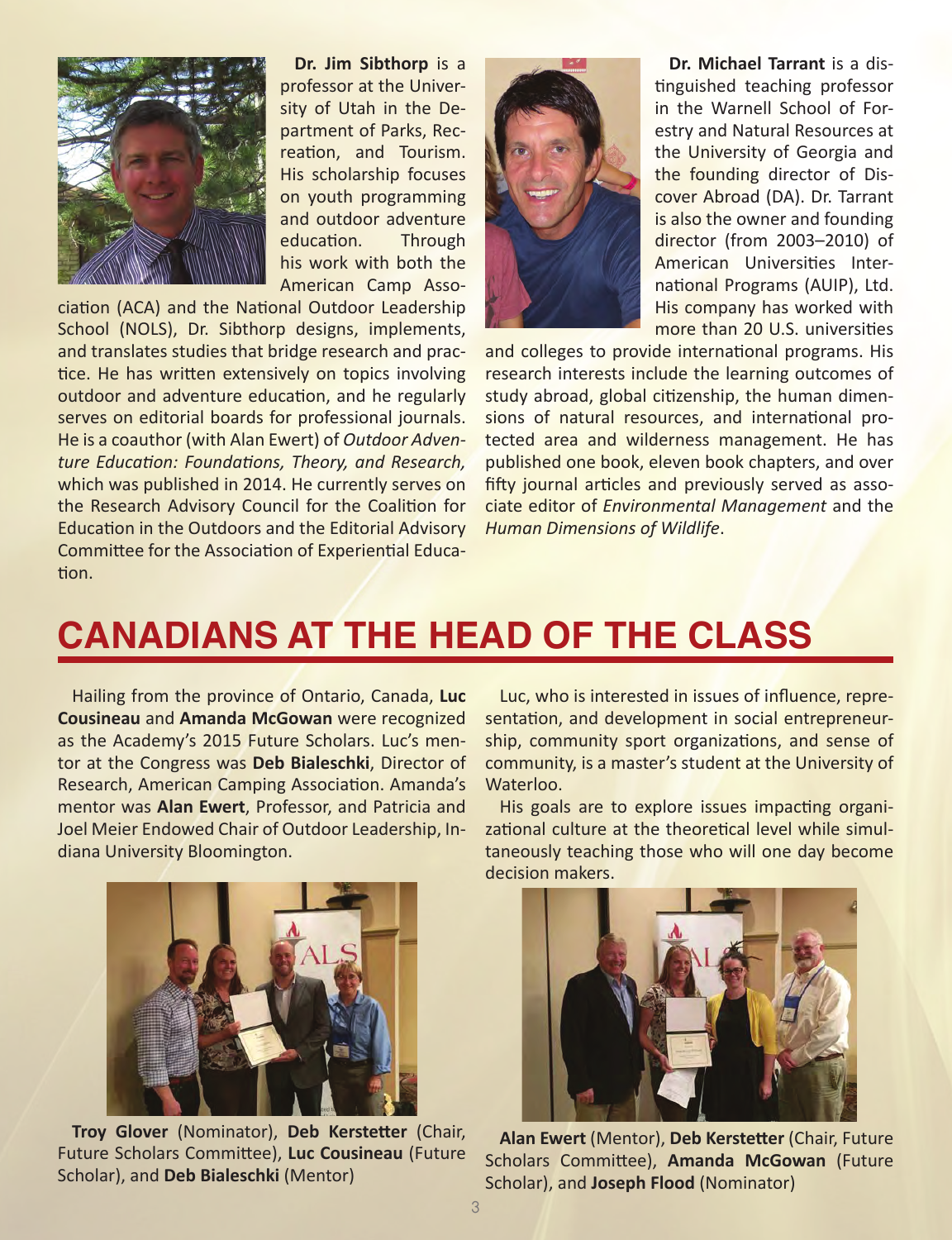Amanda, an MS candidate at Minnesota State University in Mankato and working full time at the University of Waterloo, wants to focus her research interests on identity and character development through outdoor recreation as well as the effects of outdoor recreation on neurogenesis, learning, cognition, and memory.

Her goals are to make research contributions and to be able to use research to capture the lived experiences of people from many different backgrounds as they use outdoor recreation activities to navigate different aspects of their life.

### **2015 Future Scholars Committee**

Brent Beggs (Illinois State University), Mike Edwards (North Carolina State University), Deborah Kerstetter—Chair (Penn State University), Katherine Soule (University of California at San Luis Obispo), and Tyler Tapps (Oklahoma State University)

## **Exceptional Talent and Contributions Were Recognized at the 2015 NRPA Congress in Las Vegas**

Numerous individuals were recognized for their excellent scholarship. Their names, affiliations, and paper titles are listed below.

### **2015 ALS Best Student Abstract Award**



**Dina Izenstark**, PhD candidate, University of Illinois at Urbana-Champaign

Paper: "Utilizing family-based nature activities to promote rural, low-income families' health"

### **Best Paper: Social Equity Pillar**

**Maggie Phan**, **Monika Stodolska**, and **Juan Carlos Acevedo**, University of Illinois at Urbana-Champaign Paper: "Healthy eating and leisure among Mexican immigrants in the U.S."

### **Best Paper: Conservation Pillar**

**Farhad Moghimehfar** and **Elizabeth Halpenny**, University of Alberta Paper: "Predicting pro-environmental camping behaviour in Alberta Parks, Canada"

### **Best Paper: Health and Wellness Pillar**

**Dina Izenstark**, **Ramona Oswald**, **Elizabeth Holman**, **Shawn Mendes**, and **Kimberly Greder**, University of Illinois at Urbana-Champaign

Paper: "Using family-based nature activities to promote rural, low-income families' health"



**ALS Leadership for the Future Award Jill Sturts**, Indiana University



**ALS Excellence in Teaching Sarah Young**, University of Indiana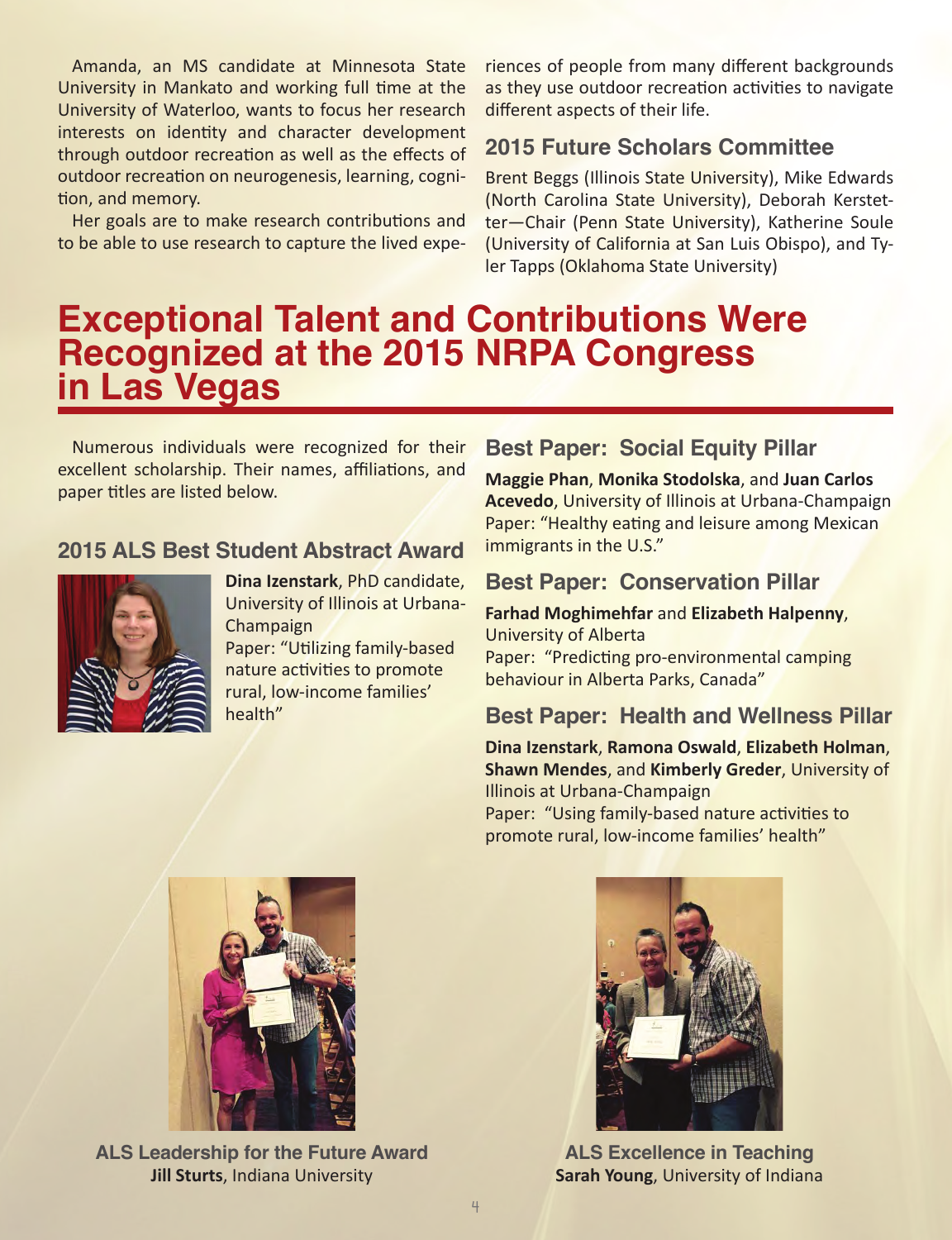

**ALS Innovation in Teaching Edwin Lindsay**, North Carolina State University



**Meredith Jansen**, outgoing secretary of ALS, posing with outgoing President, **Barb Schlatter** 



**Mary Parr**, incoming ALS President, posing with outgoing President, **Barb Schlatter** 

**J. Robert (Bob) Rossman**, professor emeritus at Indiana University-Bloomington, was selected as a Legend in Park and Recreation Administration by the Academy for Park and Recreation Administration. The Legends Program recognizes distinguished administrators and educators who have made outstanding contributions to the field. Some of Bob Rossman's many accomplishments include helping to develop the Certified Park and Recreation Professional (CPRP) examination; coauthoring three editions of the *CPRP Study Guide*; and serving as a board member and president of the Society of Park and Recreation Educators, and a board member for the Academy of Park and Recreation Administration, the National Forum, and the Accreditation Council. Previously he was awarded the NRPA National Literary Award and the Charles K. Brightbill Award from the University of Illinois as well as fellowship in multiple organizations.

## **CHALLENGE GRANT RAISES MORE THAN \$16,000 FOR FUTURE SCHOLARS ENDOWMENT!**

In 2013, the American Leisure Academy (ALA) disbanded and its members joined The Academy of Leisure Sciences. One outcome of this transition was the creation of a Challenge Grant where, for every dollar raised, a dollar match up to \$8,000 was donated from the ALA account balance to The Academy of Leisure Sciences Future Scholars Endowment Fund (for a total of \$16,940). Thank you to all who made donations to this important cause which supports the Future Scholars Program, annually recognizing outstanding master's students interested in pursuing doctoral degrees in parks, recreation, and related fields. Since

1991, the Academy has recognized these future scholars with monies to attend the National Recreation and Park Association annual conference, recognition at the Academy's Annual Meeting, Fellows Luncheon, and mentorship by an ALS Fellow during the conference. Special thanks are extended to the Challenge Grant Committee—**Sam Lankford, Ellen Rodgers, Patti Freeman, Bill Stewart, Peter Bannon, and Barbara Schlatter**—and **Chris Edginton,** who sparked the Challenge Grant idea and facilitated the transfer of funds from the former American Leisure Academy to The Academy of Leisure Sciences.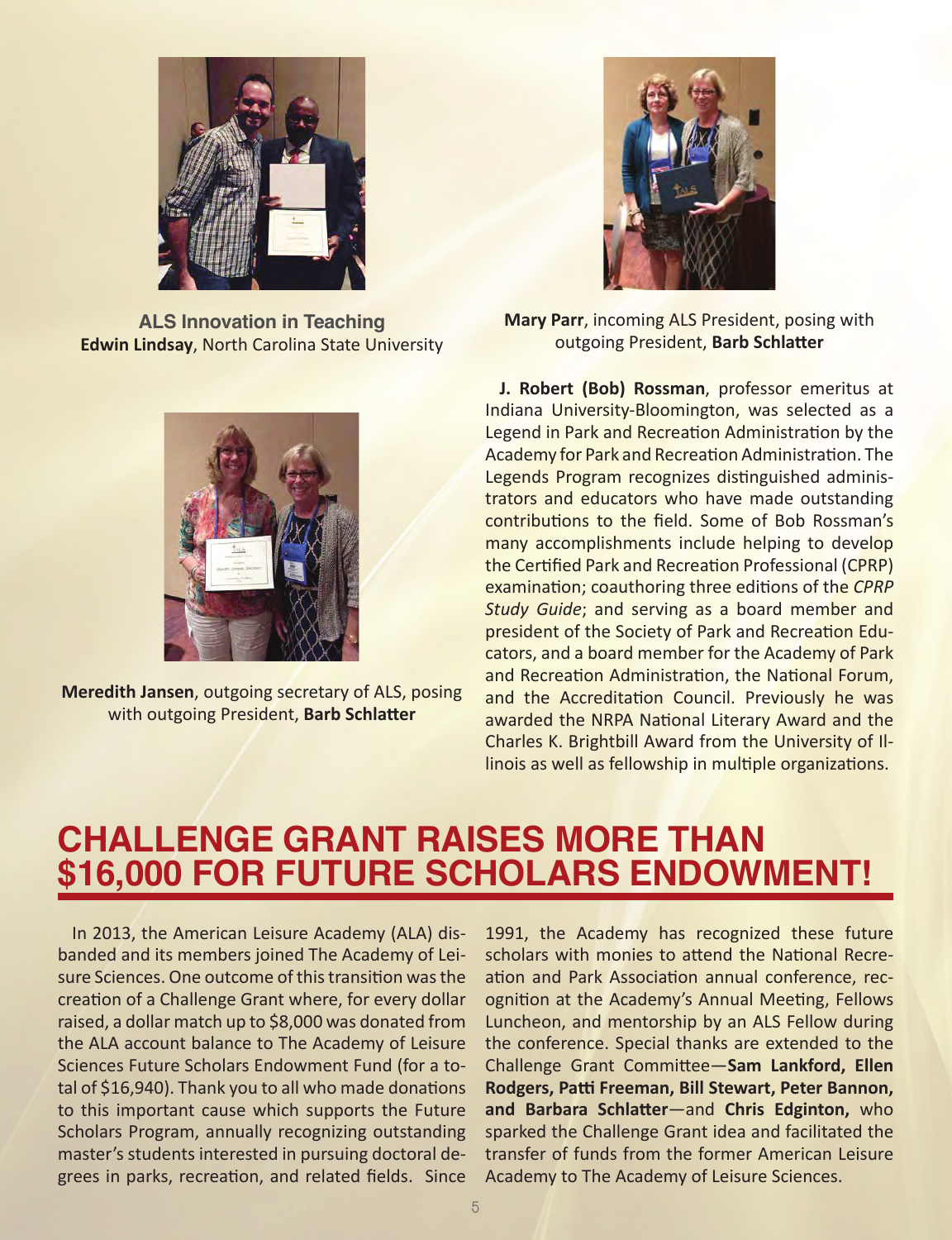# **THOUGHTS, PRONOUNCEMENTS, AND MORE**

With this section, we hope to provide members with an opportunity to provoke thinking about issues that impact the profession. Responses should be directed to the newsletter editor, Deb Kerstetter, at debk@psu.edu.

### **The Emergence of Leisure Studies in China**

**The Emergence of Leisure Studies in China**

#### **Geoffrey Godbey**

**Sir Yue-Kong Pao,** Visiting Professor Asia Pacific Center for the Study of Leisure, Zhejiang University, China

**Pengcheng Scholar,** Shenzhen Tourism College of Jinan University, Shenzhen, China

Leisure studies has evolved in China for a number of reasons. These include the opening of China to the West under Deng Xiaoping, the planned urbanization of the country (which is only beginning), an increasing middle class, Golden Weeks away from work, other periods of vacations and holidays, and the belief among young urban Chinese that there is more to life than work and family.

Early academic efforts consisted of the translation of Western scholarly articles and textbooks about leisure, the exchange of scholars, and collaboration with the World Leisure Organization. While "leisure" sometimes remains a suspect idea among older Chinese people, the Westernization of young urban Chinese and the beginning stages of a consumer society have contributed to the recognized need for Leisure Studies (LS). The Chinese Academy of Social Sciences publishes annual books that summarize the state of knowledge concerning leisure and of tourism—*The Chinese Green Book of Leisure* and *The Chinese Green Book of Tourism.*

Part of LS in China has evolved from the well-established study of tourism, part from physical education and sport, and part from myriad other academic areas, including fields as diverse as hospitality and

philosophy. While specialized coursework in LS has been common in Taiwan, Singapore, and Hong Kong for some time, it has come to the mainland only in the last decade.

Perhaps a turning point was when the scholar Ma Huidi began communicating with western scholars, which led to the exchange of information, mutual visits, and the translation of many Western textbooks and scholarly books dealing with leisure. Even though "leisure" was somewhat suspect, traditionally associated with idleness or even laziness, forward- thinking Chinese scholars and businesspeople, saw the link between tourism and leisure. At first, the interest was largely on the economic impact of leisure. Several influential conferences were held in Hangzhou and elsewhere, dealing first with leisure and the economy and then a wider variety of topics. Leisure and the family, leisure and aging, environmental issues and many others emerged. The concept of a "Leisure City" became fashionable.

Research in China concerning leisure has largely modeled Western research. This has produced both successes and failures. Survey research is faced with a different set of obstacles in China, which often make unobtrusive measures and ethnography preferable, yet few faculty are schooled in these methods.

The goal of most Chinese leisure researchers remains to get published in Western journals concerned with leisure and tourism. In many cases, this goal is unrealistic for reasons of language, culture and opportunity. There exists a huge need for a Chinese journals dealing with leisure and tourism and that need is being investigated now.

Perhaps the most encouraging sign concerning Chinese leisure studies is the huge amount of collaboration between Chinese and North American scholars. Chinese scholars are beginning to find their own way, after a period of imitation. As North American scholars understand more about China and the limits of research based on questioning the public, we may become more helpful. All such effort begins with becoming friends.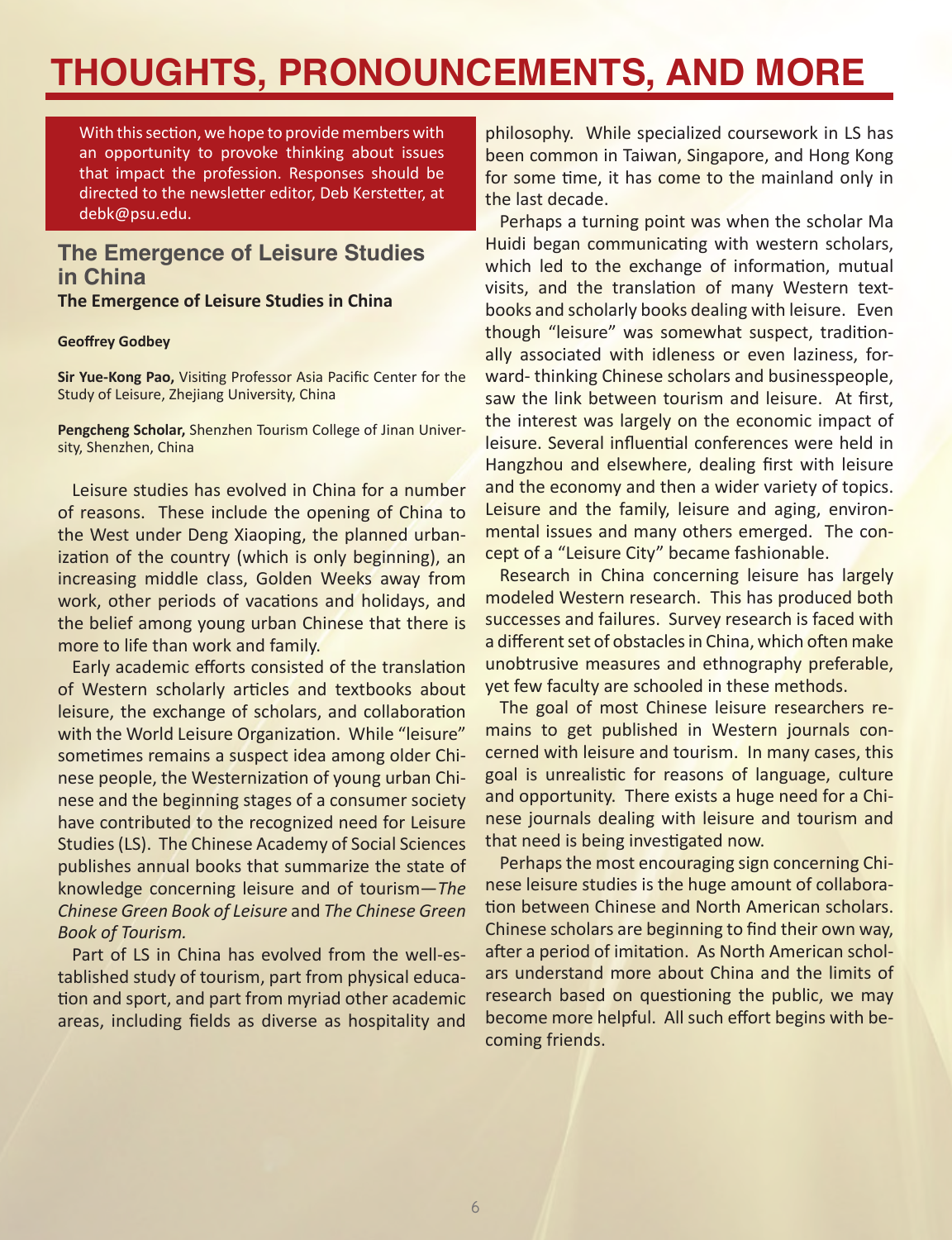## **MEMBERS' MILESTONES**

**Mary Ann Devine**, CTRS, was recently promoted to professor of Disability Studies and Community Inclusion at Kent State University. Dr. Devine has conducted numerous studies examining aspects of the inclusion process such as social acceptance, social construction of disability, attitudinal barriers, best practices, and the application of the ADA in leisure settings. Recently, she has been examining the role of social justice related to inclusion as well as the role of leisure in helping individuals with intellectual disabilities transition from high school to college.

The coordinator of Bowling Green State University's (BGSU) Tourism, Leisure and Event Planning program, **Bob Lee**, was recently awarded funding to conduct cross-cultural tourism research. His research, conducted in collaboration with students at BGSU and Beijing Union University, will hopefully lead to greater cultural awareness among faculty and students.

**Edwin Gomez** was awarded the title of "University Professor" at Old Dominion University. This title is given only to professors who excel at teaching. In addition, Dr. Gomez was awarded the Sara and Rufus Tonelson Award for his outstanding teaching, research and publication work, as well as service to the department, college, university and community.

**Wendy Hultsman**, director of undergraduate programs and associate professor in the School of Community Resources and Development at Arizona State University, has been honored with the Faculty Achievement Teaching Award.

# **UPLIFTING UPDATES**

This section of the newsletter focuses on the successes of departments around the country. Use this platform to let your colleagues know about innovative initiatives that have raised the profile of your department, your colleagues, your students, and/or the profession.

#### **Engaging with members of the Community is second nature to faculty at Old Dominion University (ODU)**

**Edwin Gomez, Eddie Hill, Lindsay Usher**, and **Betsey Kennedy**, faculty in the Park, Recreation and Tourism Program at ODU were recognized for their contributions to communities in Hampton Roads and elsewhere. Examples of their engagement include community-based service and research with a number of organizations, including an afterschool program at a middle school, the annual Little Feet Meet Special Olympics, the City of Norfolk's Recreation, Parks, and Open Spaces, SportableTM Paralympic Experience Day, and survey and data collection for the Norfolk Convention an Visitors Bureau, Virginia State Parks, and the Virginia Beach oceanfront.



### **SUNY Cortland is now offering an online graduate certificate in therapeutic recreation**

The Recreation, Parks and Leisure Studies Department launched a Therapeutic Recreation Online Graduate Certificate in fall 2015. The 18-credit graduate certificate program fulfills the varying needs of a large group of entering and practicing professionals in therapeutic recreation, especially those who need academic courses to meet requirements for the national certification exam or those who need continuing education. The online platform makes the graduate certificate available to a wide group of people, regardless of geographic location. Sample feedback from current students includes the following: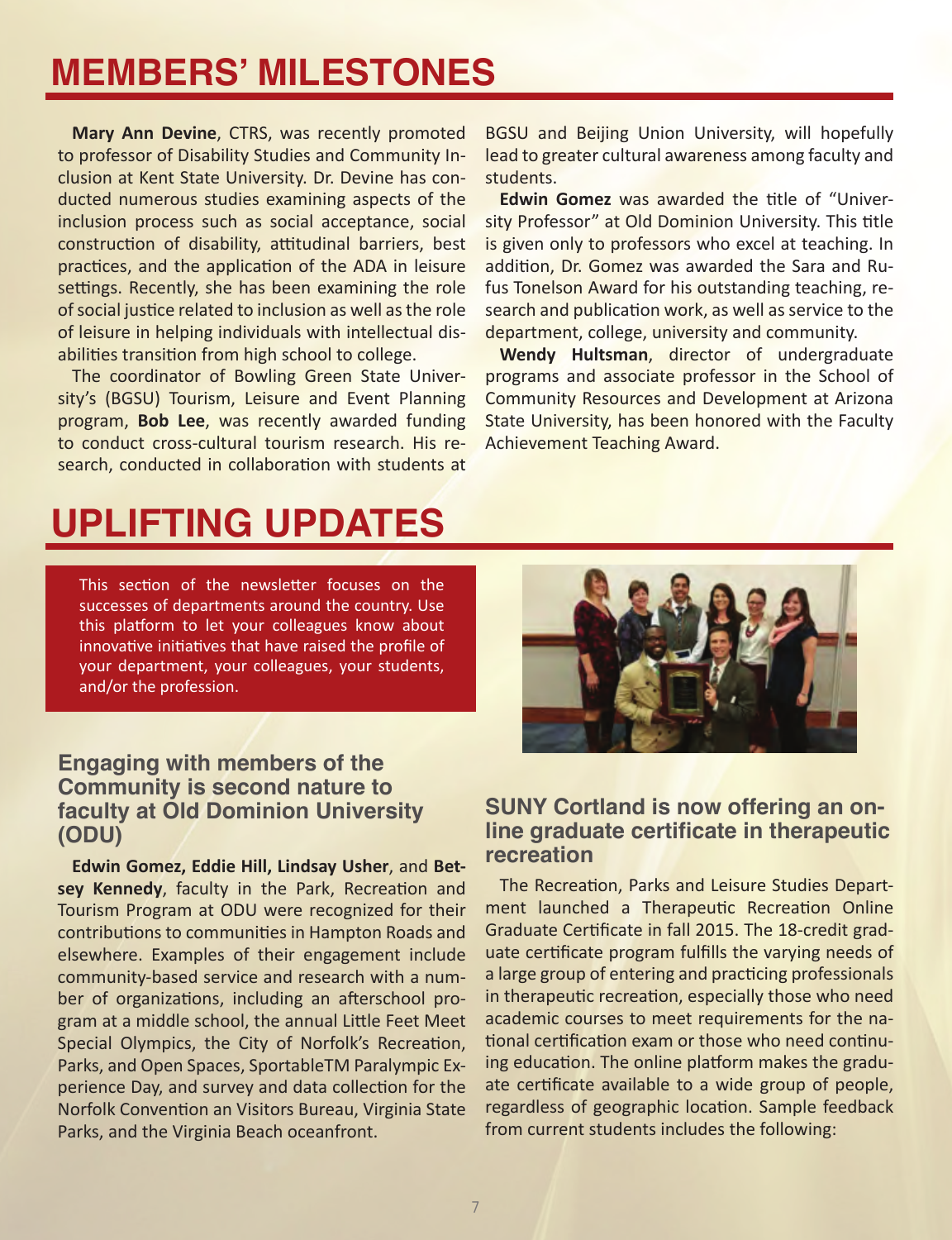"As a working professional the… program has been a fantastic way for me to continue my education in therapeutic recreation… From interactive coursework to discussion boards to webinars and guest speakers, [the courses] really made you feel like you were in a classroom."

"The TR Online Graduate Certificate program… has allowed me to [brush] up on my skills and grow in areas that I have not had the ability to professionally practice as often…"

More information about the certificate is available at http://www2.cortland.edu/graduate-programs/ therapeutic-recreation-certificate/index.dot.

You can also contact Dr. Lynn Anderson, CTRS, program coordinator (lynn.anderson@cortland.edu) or Dr. Sharon Todd, department chair (sharon.todd@ cortland.edu), for more information.

### **Faculty and students at CSU Fresno contribute to residents' quality of life**

The Department of Recreation Administration at CSU Fresno has developed a new research and service program to meet the needs of parks and recreation agencies in the San Joaquin Valley of central California. The program, Recreation Research and Service (R2S), is designed to assist agencies in the provision of services (i.e., open space and park planning, marketing research, economic impact studies, policy analysis, recreation programming, needs assessment, program evaluation, management/staff training) that enhance economic opportunities and the quality of the environment and community life. For more information about this and other community engagement programs run by the Department, contact Sam Lankford at (559) 278-2654, slankford@ csufresno.edu.

### **Appalachian State hires Dale Atkins to oversee its growing program**

Appalachian State University's Recreation Management (RM) Program is now part of the Department of Recreation Management and Physical Education and Dr. Dale Atkins, formerly at Western Illinois, was recently hired as the department's first full-time chair. The RM Program, 280 majors strong, is comprised of nine tenure-track faculty and two lecturers, four of whom (i.e., Joy James, Stephanie West, Melissa Weddell, and Kristian Jackson) have been recognized for their excellence in teaching.

The RM Program has been recognized for its commitment to student engagement, which includes, but is not limited to the following initiatives: an Outdoor Jobs Fair, a Recreation Management Symposium, unique travel-based courses, and professional certification opportunities. The Outdoor Jobs Fair is an annual networking opportunity involving over 60 professionals. Students from all majors are able to network, bring their resumes, and have interviews with multiple destinations in one day. The Recreation Symposium, a one-day on-campus conference, provides students with the opportunity to hear from recreation professionals about current trends and issues in the field. The program's unique travel courses are hands-on, providing students with a behind-thescenes look at the tourism industry and the opportunity to meet with professional staff working with cruise lines, coastal resorts, and with sustainable tourism practices in Costa Rica. If that is not enough, students are also able to take courses that allow them to earn the following certifications: Wildland Firefighting Red Card (Incident Qualification Card)\*, Certified Interpretive Guide, CPR/First Aid Instructor, Wilderness First Responder, Wilderness First Aid Instructor, Leave No Trace, Leave No Trace Instructor, NC Environmental Educator\*, and PCIA Single Pitch Instructor and Avalanche Safety Training.

\*Additional work is needed after the related course to finish the certification.

### **Cal Poly students serve as the face of Super Bowl City**

Thirty Cal Poly students from the Recreation, Parks and Tourism Administration Department got to experience the 50th Super Bowl the best way they know how—ensuring that thousands of visitors had a safe, pleasurable experience. The students served as Ambassadors for the Super Bowl 50 Host Committee, answering questions about activities and amenities, assisting with crowd control, supporting public safety and security, and directing the flow of visitors — ultimately serving as the face of Super Bowl City at entrances and exits. The goal of Super Bowl City, open free to the public, was to highlight the best of the Bay Area with interactive activities for all ages, as well as to celebrate the Super Bowl.

Bill Hendricks, head of the Recreation, Parks and Tourism Administration Department, facilitated the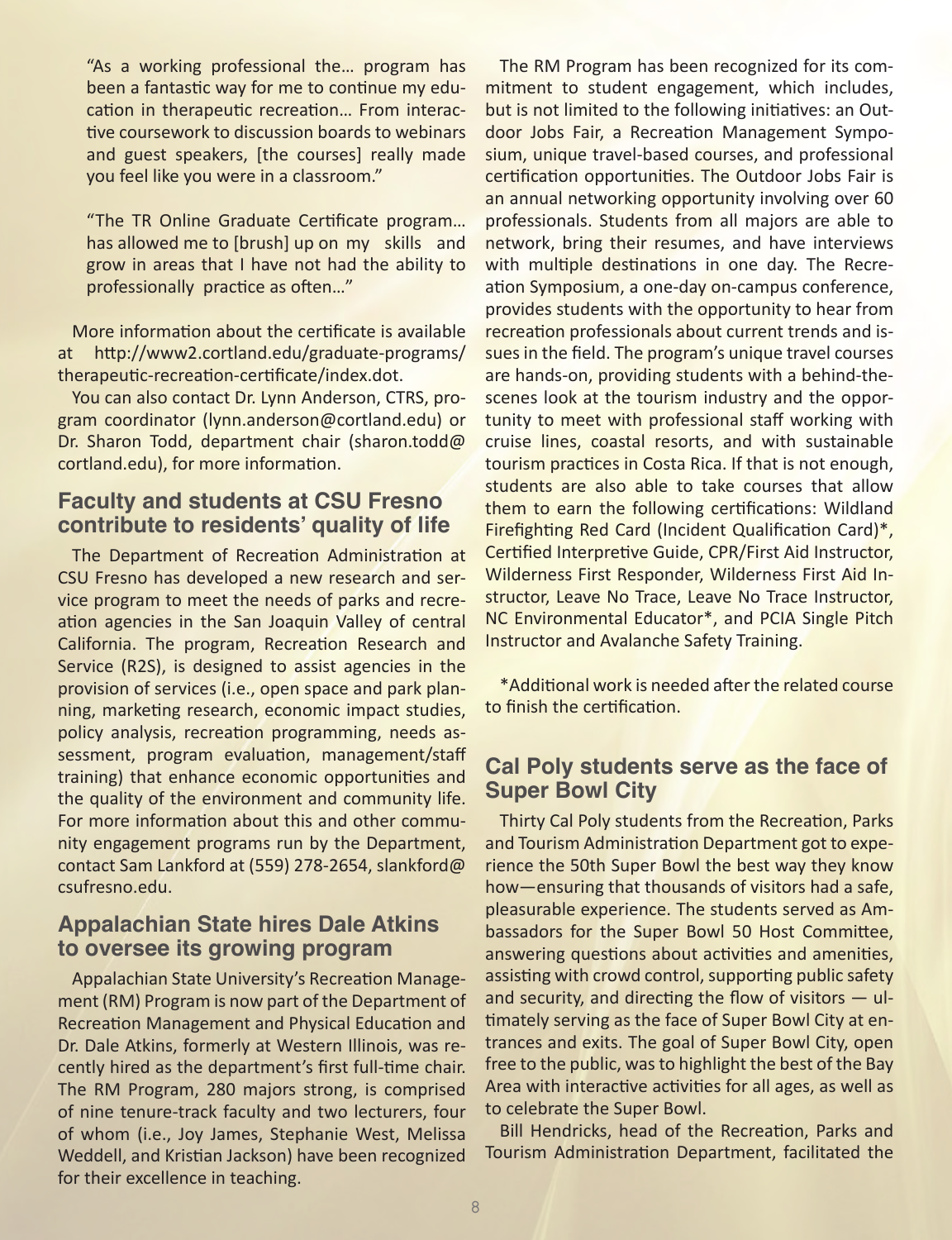volunteer experience for students by working directly with contacts he has in the tourism, event, marketing, and sport industries. Hendricks said serving as ambassadors was a good chance for students to apply their knowledge in leadership, event planning, experiential marketing, volunteer motivation, sustainability, sponsorship, and more. Professor Keri Schwab, who attended the event with Hendricks and the student volunteers, said the event was a great one for students to use as they apply for jobs: "It allowed them to gain confidence in themselves and taught them the power of working together."

## **THE FIELD IS ADVANCING…**

We are excited about upcoming gatherings that will be taking place in 2016 and 2017. The Leisure Studies Association conference is gathering scholars together in July 2016. One month later, the Critical Tourism Studies North America conference and a Colloquium on Digital Dilemmas: Transforming Gender Identities and Power Relations in Everyday Life will be held at the University of Waterloo. Both will highlight the field's growing need to gather, discuss, and disseminate important and relevant research. In October the NRPA Research Sessions (formally the Leisure Research Symposium) is being held in St. Louis.

2017 also promises to be an exciting year for new initiatives. The Academy of Leisure Science's first Research Institute will be held February 2017 at Indiana University. The Research Institute is intended to expand our understanding of the role of research by addressing questions such as "Where do we discuss the purpose, practice, and ethics of research?," "Where do we learn or critique new techniques, tools, or methods?," "Where do we expand upon certain subject matter?," "What do we have as a space that is designed to find collaborators?," "How do we expand the endeavor of research at any level (faculty, graduate students, and undergraduates) alongside colleagues known or unknown (in education, policy studies, history, ethnic studies, geography)?"

In April 2015, The Academy of Leisure Sciences launched a survey regarding the idea of a research institute. The majority of respondents believed that such an institute would fill a professional development need for the field and appeal to colleagues in anthropology, geography, gerontology, philosophy, psychology, public health, rural studies, sociology, sport management, and many others. Respondents also noted a range of topics that they would like to see as sessions, workshops, or keynote lectures: research methods; theoretical or conceptual perspectives (e.g., serious leisure, deviancy, and critical theory); networking and soliciting potential collaborators; social justice or social impact ethics; resource exchanges (e.g., relevant literature, funding mechanisms); grant writing or external funding; and software application or analysis tools session. Based on these results, the proposed Research Institute will be a gathering, similar in format to TALS Teaching Institute, meeting every other year. But, like TALS Teaching Institute, it will emphasize the need to gather around one of our three chief academic duties, the endeavor of research more broadly, and not the endeavor of research more specifically that many of our current gatherings accommodate in North America as well as Europe, Australia, and southern Africa. The sense of camaraderie and collegiality in the intimacy of a space solely for the scholarly advancement of the field is unfounded. Thus, the proposed Research Institute will be a place to come together, become influenced by each other, and ultimately propel the field to a future that we collectively envision!

Please look for additional information on the exact dates for the inaugural Research Institute in February 2017 at Indiana University, as well as a call for papers and other contributions in the upcoming months.

#### **Rasul Mowatt**

Associate Professor and Associate Chair Department of Recreation, Park & Tourism Studies School of Public Health-Bloomington Indiana University E: ramowatt@indiana.edu